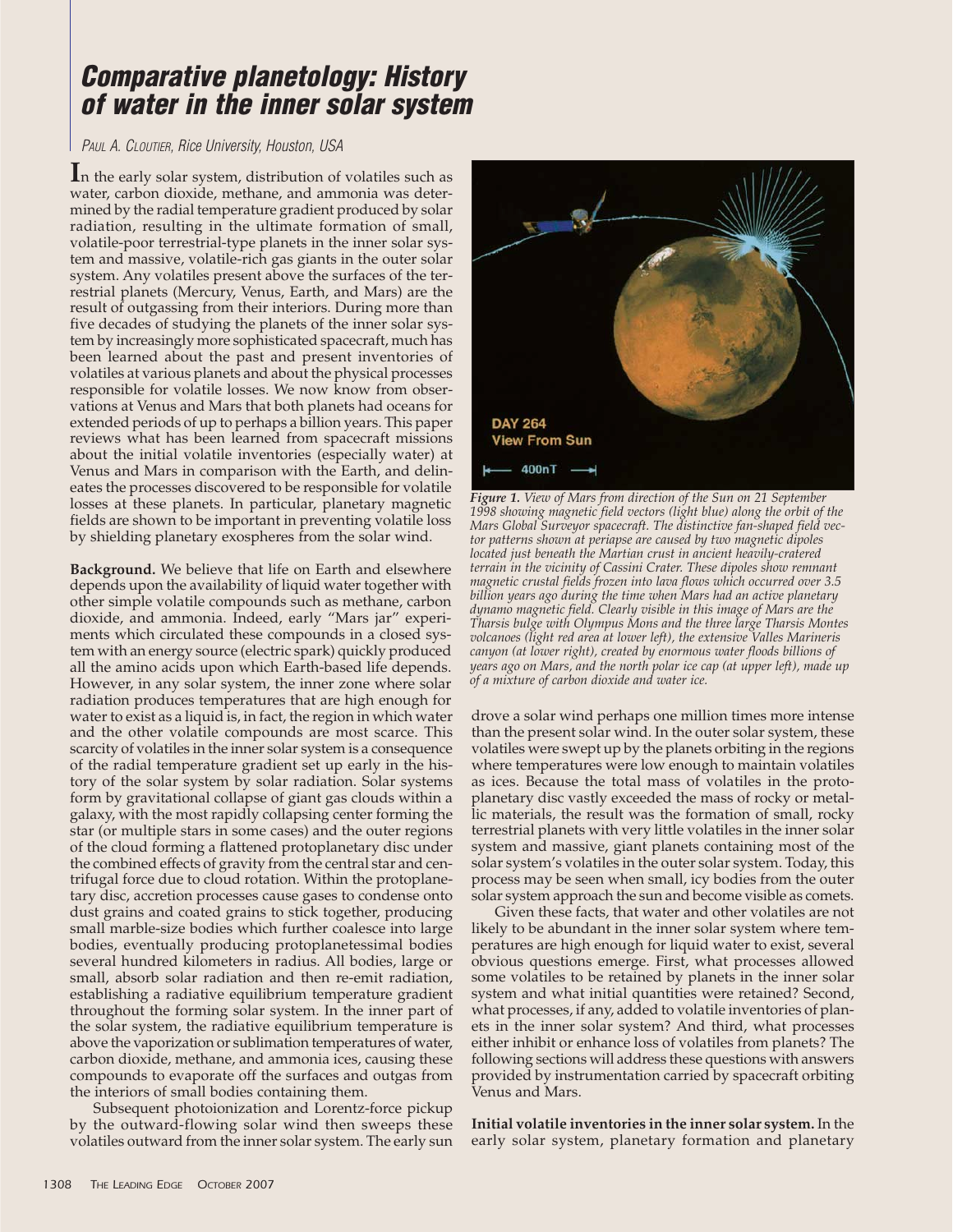destruction occurred simultaneously with millions of small planetessimals merging to form larger bodies and impacting larger bodies to destroy them. This period, called the "giant impact period," lasted perhaps one billion years until most of the impactors had been incorporated into larger planetary bodies or had been either ejected from the solar system or thrown into the sun by gravitational interactions with large planets. The terrestrial planets, with convective interiors and molten surfaces, had formed from material largely depleted in volatiles, and with their low surface gravities and high surface temperatures, they lost whatever gases reached their surfaces from their interiors. Only after their surfaces cooled sufficiently could they retain an atmosphere, and the atmospheres they retained were composed entirely of gases outgassed from their interiors, volatiles which had been incorporated in minerals in their interiors. Thus, volatiles such as water and carbon dioxide in the atmospheres of Venus, Earth, and Mars originated from hydrates and carbonates in their interiors. Of these three planets, it appears that only the Earth continues to outgas through volcanism, and the Earth also resupplies water, carbon dioxide, and other gases to the interior through plate tectonics and subduction. Although we often refer to the Earth as a "water" planet, the scarcity of water in the inner solar system is well illustrated by the fact that all of the Earth's oceans make up less than 0.01% of the Earth's mass. It has been estimated, however, that the amount of water presently incorporated into hydrated minerals in the Earth's interior may be several times as much as currently is found in the oceans.

A logical question for comparative planetology is whether similar processes operating at Venus and Mars resulted in comparable amounts of retained volatiles. The comparison would be expected to be best between Venus and Earth, since the two planets are comparable in size (radius of 6370 km for Earth versus 6050 km for Venus), distance from the sun (1 AU for Earth versus 0.7 AU for Venus), and initial composition (with comparable volatile depletions). These similarities led many scientists to believe that Venus would resemble an early Earth, with oceans, swamps, plants, and animals, until spacecraft observations in the 1960s showed surface temperatures over 700° K (hot enough to melt lead), surface pressure of around 90 atmospheres (with  $97\%$  CO<sub>2</sub>), and with only barely detectable amounts of water vapor in the atmosphere. Clearly, either Venus and Earth started with totally different volatile inventories, or very different processes occurred at the two planets during the last 4.5 billion years, or both.

Let us leave the questions about Venus temporarily and consider the same questions about Mars. Mars is a smaller planet than Venus and Earth, implying that interior processes might have been somewhat different. Telescopic observations from Earth showed waxing and waning of polar ice caps on Mars with changing seasons, and revealed largescale features on the surface, including the largest volcanoes and the largest canyon in the solar system. In 1976, observations by the Viking Orbiters and Viking I and II Landers showed the surface of Mars to be a very cold, dry desert with a very thin  $CO<sub>2</sub>$  atmosphere. The present combination of low temperature and low pressure does not allow water to exist in liquid form at the surface of Mars. However, thousands of high-resolution photographs taken by the Viking Orbiters showed many surface features (channels and canyons) that could best be explained by very large volume flows of water across the Martian surface in the past. The largest canyon, Valle Marineris, would stretch from New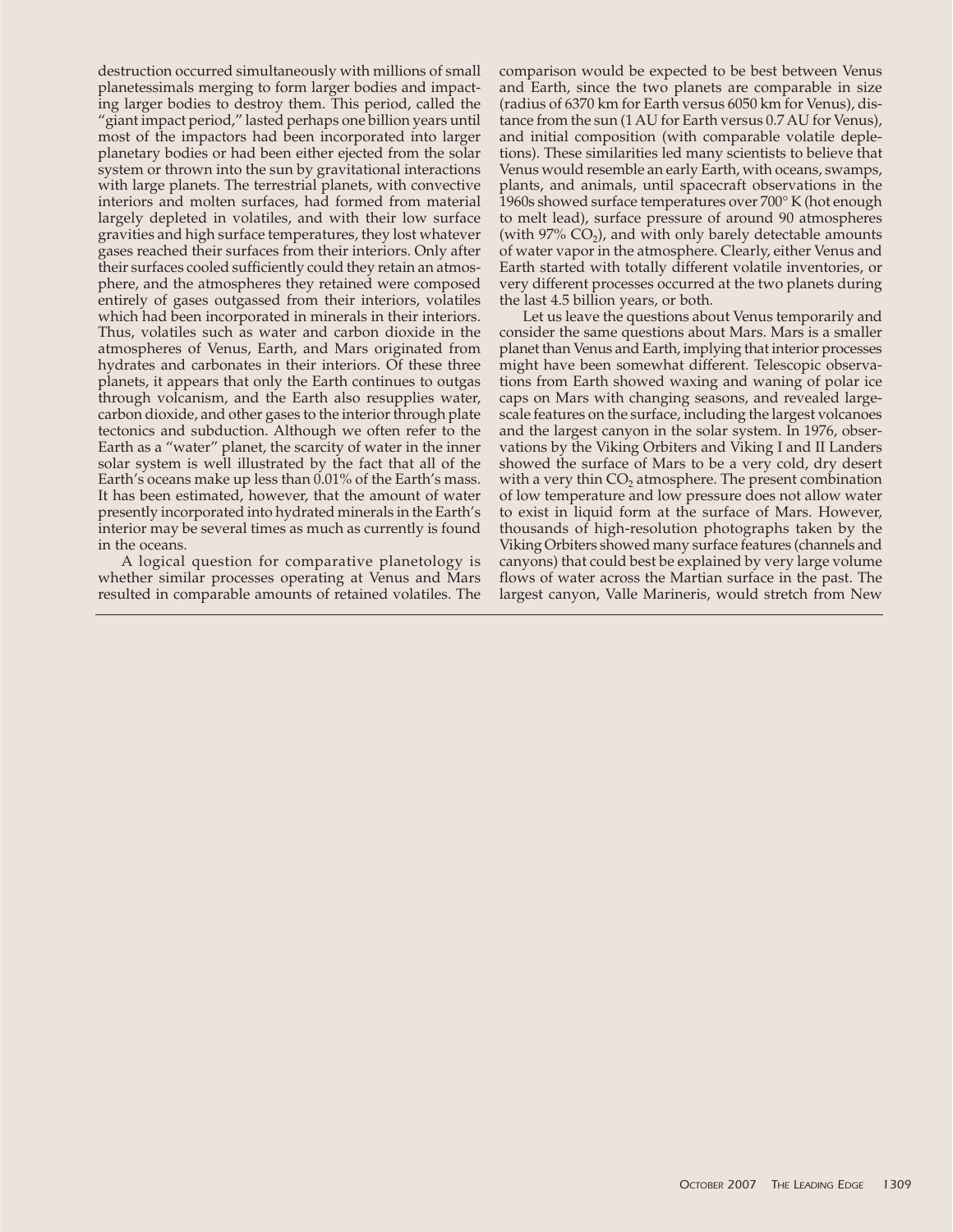York to Los Angeles if placed on Earth, and is several times deeper and several times wider than the Grand Canyon. Estimates of the peak volume water flows necessary to produce it rival by far the flows of any river on Earth, including the Amazon, and even greatly exceed the tidal water flows through the Straits of Gibraltar. Thus the question of the initial volatile inventory at Mars appear to have the answer that Mars must have had a large amount of water, and by inference, carbon dioxide in its early history.

Up to this point, the results of comparative planetology have indicated two contradictions: First, that Venus, nearly a twin planet to Earth, seems to be so different in its initial volatile inventory, and second, that Mars, which would be expected to be the most different, appears to be the most similar in its initial volatile inventory. However, closer scrutiny of Venus reveals that the contradiction may be an illusion resulting not from initial volatile inventory, but from subsequent volatile (water) loss.

Let us first examine our expectation that the extreme similarities between Venus and Earth should have produced similar volatile inventories from the outgassing of their interiors. On Earth, volcanic outgassing produces mainly water and carbon dioxide in roughly equal amounts. The cumulative amount of water outgassed is roughly the water content of the oceans, since water loss from the Earth is negligible. The average ocean depth is about 1 km, at which point the pressure is 100 atmospheres, nearly the same as the surface pressure of 90 atmospheres at Venus. The total amount of  $N<sub>2</sub>$  in the atmosphere of Venus is about the same as that in the atmosphere of Earth, so the remaining questions are: what happened to the  $CO<sub>2</sub>$  outgassed at Earth and what happened to the water outgassed at Venus? The answer to the first question is straightforward. In the presence of liquid water, gaseous  $CO<sub>2</sub>$  reacts with calcium and magnesium in rocks to produce calcium and magnesium carbonate (chalk, limestone). This is the process which produces stalagmites and stalactites underground. The resulting precipitates have been laid down in sedimentary formations worldwide (white cliffs of Dover, etc.), and careful inventory of the amount of  $CO<sub>2</sub>$  tied up in these deposits gives a result of approximately 100 atmospheres of  $CO<sub>2</sub>$  (nearly the same amount as in the present atmosphere of Venus). However, this result does not directly address the question of the initial water inventory at Venus since we have no way of knowing the relative amounts of water and carbon dioxide outgassed by volcanoes at Venus. In fact, a measurement made at Venus by the Orbiter Neutral Mass Spectrometer aboard the Pioneer-Venus Orbiter Spacecraft indicates that Venus has lost most of its initial water inventory, and that the initial amount was only a small fraction of that at Earth.

The definitive measurement was of the deuteriumhydrogen ratio in the atmosphere of Venus. Deuterium, or heavy hydrogen, is a hydrogen atom with a proton and a neutron in its nucleus, giving it twice the mass of ordinary hydrogen. At the top of a planetary atmosphere, ordinary hydrogen concentrations are enhanced relative to deuterium, allowing greater loss of lighter ordinary hydrogen than heavier deuterium, enhancing the deuterium-hydrogen ratio in the atmosphere. Since the initial cosmic abundance of hydrogen and deuterium is known, comparison of the deuterium-hydrogen ratio at Venus allows calculation of how much hydrogen (and hence water) has escaped over geologic time. The measured enhancement at Venus implies that Venus has lost the equivalent of a planetwide ocean with a depth of 20–30 m in the last 4.5 billion years. This would imply an initial water amount less than 3% of Earth's. However, if this is correct, then Venus could have had an

ocean for perhaps one billion years. Only after liquid water ceased to exist on the surface would the cycling of  $CO<sub>2</sub>$  into carbonate rocks cease, with the build-up of atmospheric  $CO<sub>2</sub>$  and a runaway greenhouse effect resulting in present conditions at Venus. It should also be noted that differences in early volatile inventories could arise after the inner planets cooled sufficiently to retain atmospheres through cometary impacts with Venus, Earth, and Mars.

**Volatile loss processes in the inner solar system.** From the foregoing discussions, we are left with two issues: Why has Earth been able to retain so much water, and what happened to the water that was apparently once present at Venus and Mars? Let us return to comparative planetology in search of answers, and start with some physical characteristics of Earth. The Earth has retained enough heat in its interior from radionuclide decay to have a molten metallic outer core. Earth's rotation produces differential rotation within the molten core, generating a planetwide dynamo magnetic field. This geomagnetic field produces a protective "bubble" approximately 10 Earth's radii in radius which very effectively shields the Earth's atmosphere from the solar wind. Venus, which is nearly the same size as Earth, likely also has a molten outer core, but Venus rotates so slowly (retrograde) that it does not produce a dynamo magnetic field. Observations from the Pioneer-Venus spacecraft in 1978 showed the complete absence of a planetary magnetic field at Venus, and also showed that the solar wind interacts directly with the ionosphere and neutral atmosphere of Venus. Mars, which rotates at about the same rate as Earth, would be expected to produce a dynamo magnetic field if it also had a differentially rotating molten core. However, Mars is a much smaller planet (radius 3400 km) with lower internal heat and faster cooling rate than Earth or Venus and, until recently, it was not known whether its core might still be molten. In 1998, the Mars Global Surveyor spacecraft was inserted into orbit around Mars and found no planetwide dynamo magnetic field, indicating an absence of a molten core. However, at lowest altitudes over certain portions of the Martian terrain, the spacecraft magnetometers measured very strong magnetic fields originating in the Martian crust. The crustal magnetization strongly resembles remnant crustal magnetic fields on Earth produced when iron-bearing lava solidifies within the Earth's magnetic field. The interpretation was obvious: Although Mars no longer produces a dynamo magnetic field because its core has solidified, in the past when the outer core was still molten, it produced a strong planet-wide dynamo magnetic field whose remnants are still preserved in the crustal rocks. Such a strong magnetic field would have shielded the Martian atmosphere from direct interaction with the solar wind.

Many more months of mapping the Martian crustal magnetic fields by Mars Global Surveyor produced a remarkable result: The crustal magnetic fields were confined to the most ancient and heavily-cratered terrain on Mars. Martian terrain has long been divided by Earth-bound observers into two types, one being the heavily-cratered ancient terrain mentioned above, which is mainly confined to the southern hemisphere and low-latitude northern hemisphere of Mars, and the other much smoother terrain judged to be of more recent origin by virtue of very small numbers of impact craters. This second area also includes the highland of the Tharsis bulge where the large volcanoes, including Olympus Mons, are located and extends to the north pole of Mars. The strong contrasts between these two types of terrain on Mars has led to the idea of a dichotomy boundary, an imaginary line running completely around Mars